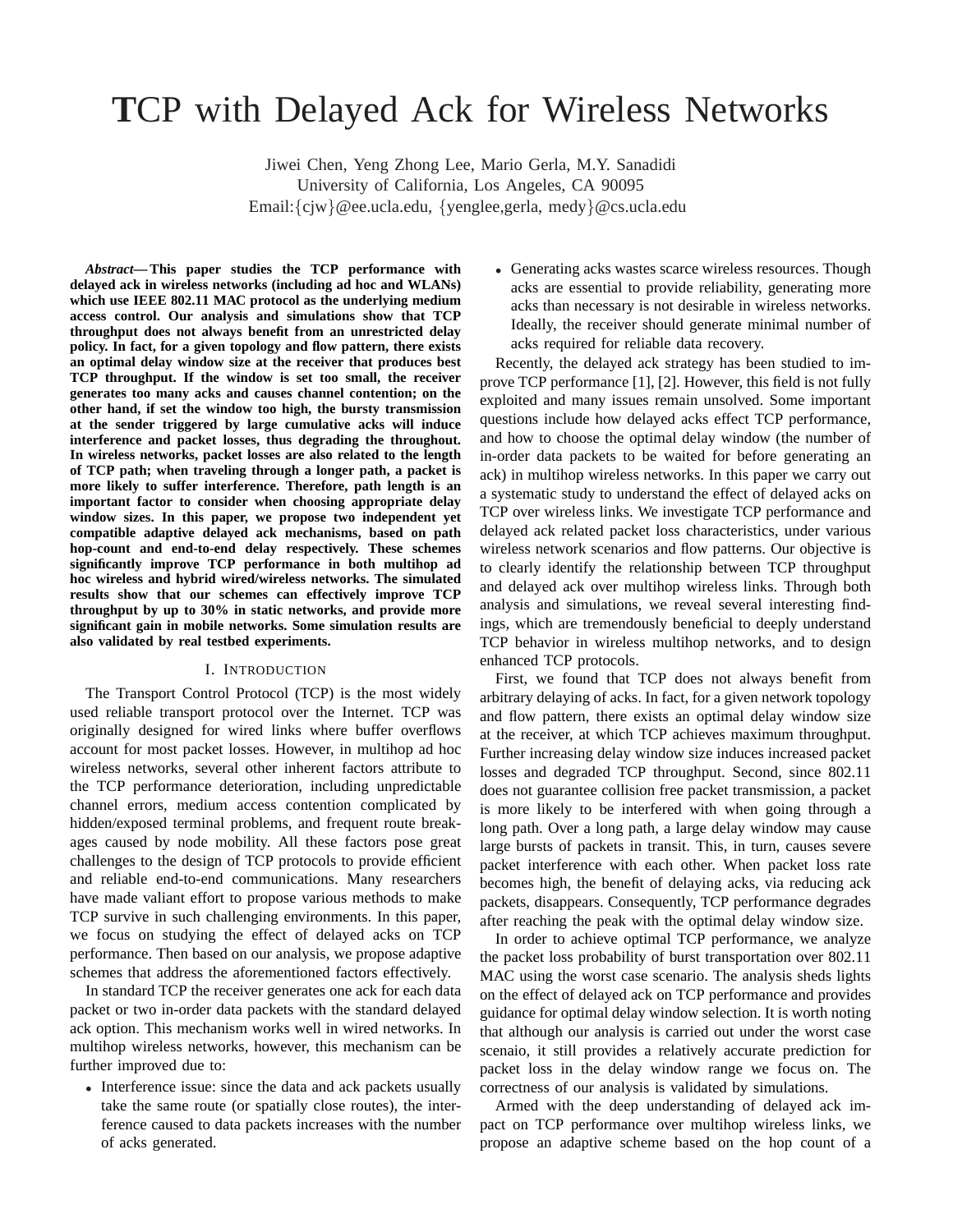TCP path. The basic idea behind this scheme is, for a short path, we delay the ack as much as possible to maximally improve TCP throughput; while for a long path, we apply an appropriate delay window size restriction to avoid high packet loss and achieve optimal TCP performance. Furthermore, we propose an end-to-end delay based scheme tailored for hybrid wired/wireless networks. These two schemes can be deployed separately, but are also compatible to provide better performance in heterogenous networks. It's also worth noting that our proposed schemes are deployed only in the end hosts, thus no modification on intermediate nodes is needed.

While our work shares the common concept with previous research in that the TCP receiver delays ack up to a certain number of data packets, we take a unique, systematic and optimized approach to understand the delayed ack impact and propose effective solutions. Moreover, to the best of our knowledge, our proposed schemes are the only existing mechanisms designed for both MANET and hybrid wired and wireless networks.

In ad hoc networks, delayed acks may potentially improve TCP throughput regardless of underlying routing protocols. Different routing mechanisms, however, have great impact on TCP performance [3], and to what degree delayed acks can benefit TCP performance. In this paper, we study the performance of TCP-DCA with three popular used ad hoc routing protocols, namely, Ad-Hoc On-Demand Distance Vector Routing (AODV) [4], Dynamic Source Routing (DSR) [5] and Greedy Perimeter Stateless Routing (GPSR) [6]. The reason we include GPSR in our study is that Geo-routing is a recently developed routing scheme promising to be scalable, and robust to node mobility. The significant TCP-DCA performance improvement is shown over the above mentioned ad hoc routing schemes, in both static and mobile ad hoc networks.

The remainder of this paper is organized as follows. Background work is provided in Section II. A thorough study of delayed ack impact on TCP performance is presented in Section III under various network topologies and traffic patterns. We present our worst case packet loss analysis and proposed TCP-DCA (Delayed Cumulative Ack)scheme in Section IV. Section V evaluates TCP-DCA on static and mobile ad hoc network, and hybrid wired/wireless networks as well. The performance comparison with [2] is also presented in this section. Section VI discusses a few issues to further improve TCP with delayed ack. We conclude the paper in Section VII. The impact of different routing protocols on TCP is also considered in proper sections.

## II. RELATED WORK

Standard TCP assumes that a packet loss is invariably due to buffer overflow and reduces the congestion window by half when packet loss happens. However, in ad hoc network, packet loss caused by buffer overflow is rare. Instead, it is more likely due to medium contention as shown in [7]. The fundamental problem resides in the limitations of IEEE 802.11 MAC. Since the interference range is usually longer than the transmission range, Request-To-Send (RTS) and Clear-To-Send (CTS) in 802.11 MAC cannot ensure collision free transfer of packets.

This causes hidden/exposed terminals leading to packet loss in ad hoc multihop wireless paths [7]. Many research efforts have been made to adapt TCP to the unique characteristic of wireless ad hoc network, e.g. Transport layer "Fixed RTO" in [3], delayed ack in [1], [2], network layer support [8], [9], [10] and even lower-layer assistance, for example, MAC support in [7].

Although a TCP ack packet is small, typically 40 bytes, the transmission of TCP ack packets may require the same overhead as that of data packets in 802.11 MAC depending on the RTS threshold. If interference from TCP acks could be reduced, data packets would suffer less collisions resulting in higher throughput. Several approaches to delay acks have been proposed [1], [2], [11]. TCP-ADA (Adaptive Delayed Ack) [11] proposed to decrease the number of acks to improve TCP performance. They claimed that maximum TCP throughput is achieved when one ack acknowledges the full congestion window. However, the method did not address several important issues, such as packet loss and out-of-order packet reception. In fact, as we show in this paper, TCP does not always benefit from delaying ack as much as possible.

Allman[1] presented a basic delayed ack scheme which was further improved in [2]. The scheme is called TCP-DAA (Dynamic Adaptive Acknowledgement). In TCP-DAA, the receiver adjusts the delay window according to channel condition (packet loss event). A TCP-DAA receiver delays acking until it receives a certain number of data packets, ranging from 2 to 4 packets. When there is no packet loss, the TCP-DAA receiver waits for more data packets (up to 4) before generating an ack, but reduces the number to 2 in case of out-of-order packet arrival. However, since a TCP sender automatically cuts the congestion window when packet loss occurs, i.e. automatically adapting to the channel state at the sender side, the receiver side adaptation provides little extra improvement. We will show that in our adaptive delayed ack scheme, the receiver does not respond dynamically to packet loss, yet achieves better performance.

In [2], the ack time is set to be one average packet interarrival time. That is, an ack is generated when no data packet arrives after one average packet inter-arrival time since last unacknowledged data packet. Since the inter-arrival time is highly variable in the wireless network because of random MAC contention and back-off, it is very difficult to get any accurate enough statistics in a complex large system. Another impact of this timer implementation is that the receiver operates insensitively to the number of acks (2 to 4) to be delayed because any unexpected extra delayed data packet will trigger an ack.

An important aspect of TCP with delayed ack is the delay window size selection. In TCP-DAA [2], the receiver may delay up to four ack packets and this number is limited by the sender congestion window, which is fixed at four packets. The similar delay window size of 3-4 packets is also picked in [1] heuristically. There are issues in this scheme that desires further clarification and improvement. First, although a small congestion window limit helps TCP operation in wireless networks, it is not suitable for hybrid wired and wireless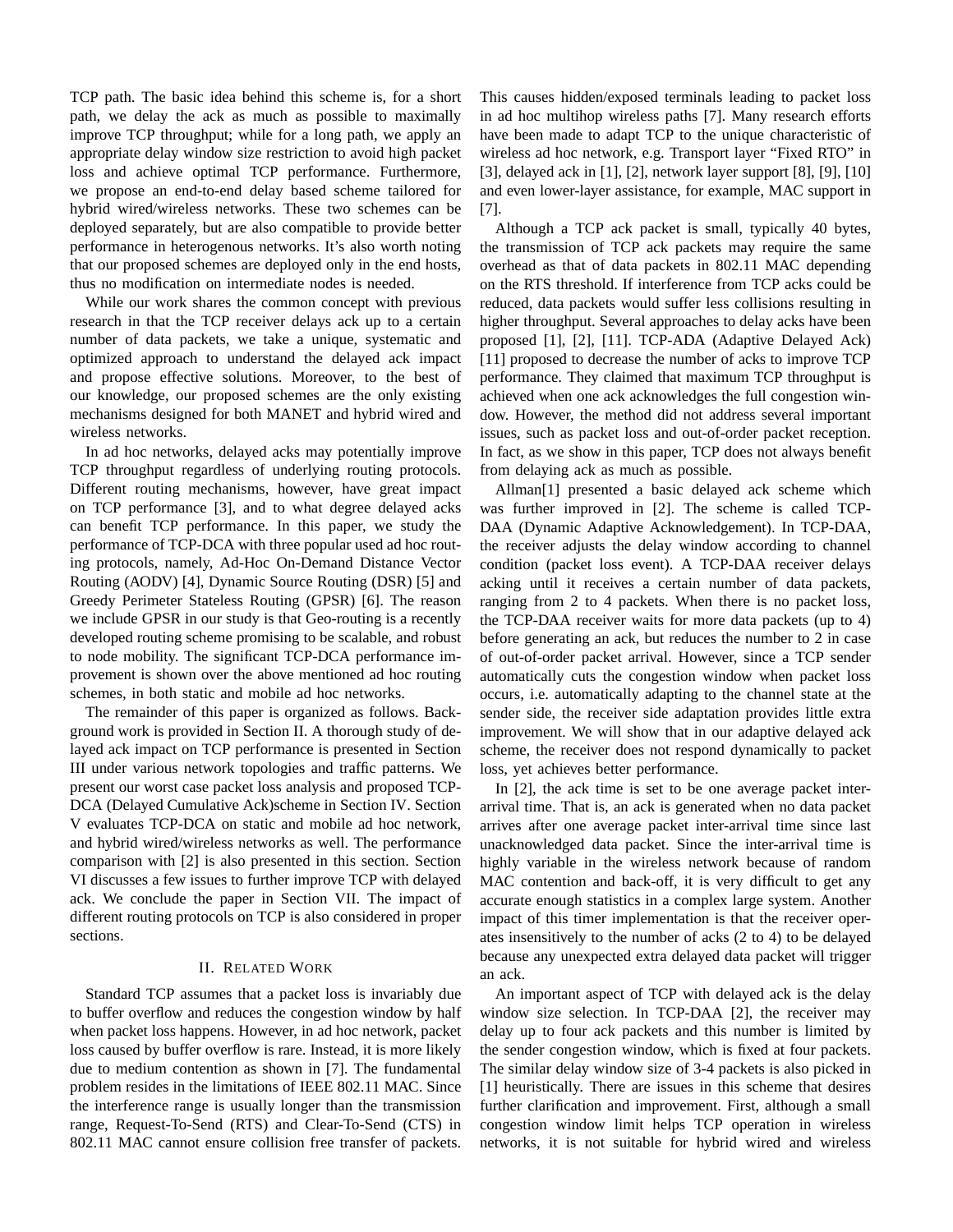network where a high bandwidth delay product exists. Second, if the congestion window is not limited, the choice of a delay window size of 4 may no longer be suitable. In this paper, we address the issues above providing effective and general solutions that apply to wired/wireless environments

We also study the impact of delayed acks at a TCP-DCA sender. Since the receiver does not ack as frequently as in standard TCP, the congestion window increase rate for delayed ack is slowed down. Such slower probing rate improves TCP performance in ad hoc networks, as reported in [12]. The conservative window increase, however, hinders efficient transmission in wired network where delay bandwidth product may be large. In this paper, we propose a simple technique to solve this problem and allow TCP-DCA to cope with hybrid wired/wireless networks.

In this paper, we also show the impact of congestion window limit on the proposed TCP-DCA scheme. A small sender congestion window can decrease interference and maximize pipeline effect. [7] revealed that there exists an optimal TCP congestion window size that maximizes spatial channel reuse. Further increasing the window size does not lead to better performance. On the contrary, it results in increased link layer contention and degraded TCP throughput. In [13], the optimal congestion window limit is determined based on the hop count for maximum pipeline effect. In TCP-DCA the sender's congestion window is not limited, and yet, we will show it performs better than the case of limited sender's congestion window defined in [13]. Our results indicate a setting of the congestion window limit more suited to TCP-DCA is needed.

# III. TCP THROUGHPUT VS. DELAY WINDOW

In this section, we investigate the impact of the receiver ack delay window size on TCP performance. The conclusion we draw is that, when the path length is short, TCP achieves better performance with a delay window as large as the entire sender congestion window. When the path length increases, however, a large delay window triggers bursty transmissions, which results in mutual data packet contention and higher losses. In fact, for long paths, there exists an optimal delay window size that achieves maximum TCP throughput. We verify the delay ack impact using various network topologies, including cross and grid topologies with various flow patterns. Real testbed measurement results are also presented to reinforce our conclusions.

In the following, we first study a basic scheme (TCP-DCA) with a receiver delay window limit and evaluate the impact of the delay window size on TCP performance. Here we use a manually configured static routing to investigate delayed ack performance over ad hoc networks ignoring at first any routing impact.

# *A. TCP with Receiver Delay Window Limit*

A TCP-DCA receiver maintains a variable *delay window* "w" representing the number of data packet arrivals before acking at the receiver. This delay window  $w$  is bounded by a delay window limit, and also limited by the congestion window size to prevent the delay window from possibly exceeding the congestion window which results in delaying the ack, but for possibly non-existent packets. If data packets arrive in order, the receiver generates one cumulative ack for every  $w$  data packets. If an out of order packet is received, or a packet that fills a gap in the sequence space of packets in the receiver buffer (that is, recovery from earlier packet loss) the receiver acks immediately to inform the sender of the packet loss/recovery in a timely manner. The receiver also keeps a fall-back delay ack timer which estimates the expected time to receive  $w$  data packets. When the sender receives a cumulative ack acknowledging  $w$  data packets, it updates the congestion window and sends out a burst of at least  $w$  packets (provided such packets are ready for transmission in the sender buffer).

To get the delay timer period, the receiver monitors the data packet inter-arrival interval and computes a smoothed interval through a low-pass filter. The average inter-arrival interval is used to set the ack delay timer based on the current delay window size. In TCP-DCA, an accurate delay timer is not needed and the timer is solely for fall back purpose. In fact, our inter-arrival time computation is rather loose: the receiver samples the inter-arrival time of *any* consecutively arrived data packets, not necessarily in-order packets. Therefore, the interarrival sample is an *inflated* value compared with inter-arrival between in-order packets. A TCP-DCA receiver smoothes such inflated inter-arrival samples through a low-pass filter:

$$
I_{avg}^{i+1} = \beta I_{avg}^i + (1 - \beta)I_s \tag{1}
$$

where  $I_{avg}$  is the average of *inflated* packet inter-arrival time  $I_s$ .  $I_{avg}$  is used to set delay ack timer  $(T_w)$  which defines the total time for receiving a whole delay window of in-order data packets:

$$
T_w = \alpha w I_{avg} \tag{2}
$$

where w is the delay window size,  $\alpha$  is a parameter to tolerate high dynamic packet delay. Obviously, the delay ack timer is rather inflated and quite robust to high inter-arrival variation. In the paper, we choose  $\beta$  as 0.8 and  $\alpha$  as 1.5. The receiver also generates an ack within 500 ms of the arrival of an unacknowledged data packet in accordance with RFC2581 [14].

One apparent drawback to this approach is that the TCP-DCA receiver needs to be informed of sender's congestion window size to prevent delay window larger than congestion window leading to unnecessary delaying at the receiver. In TCP-DCA the sender reuses the advertised window field in data packet header for "advertising" back its congestion window size to the receiver. But our design is not unrealistic due to the following fact that current TCP connection is mostly used for single direction, i.e. there is only data packets from the sender to the receiver and no backward data, and the advertised window field from the sender is usually wasted. We would further discuss this issue in Section VI. Real testbed measurements results with TCP-DCA confirm the feasibility of our delayed ack scheme. Measurements results are provided in Section III-B.2.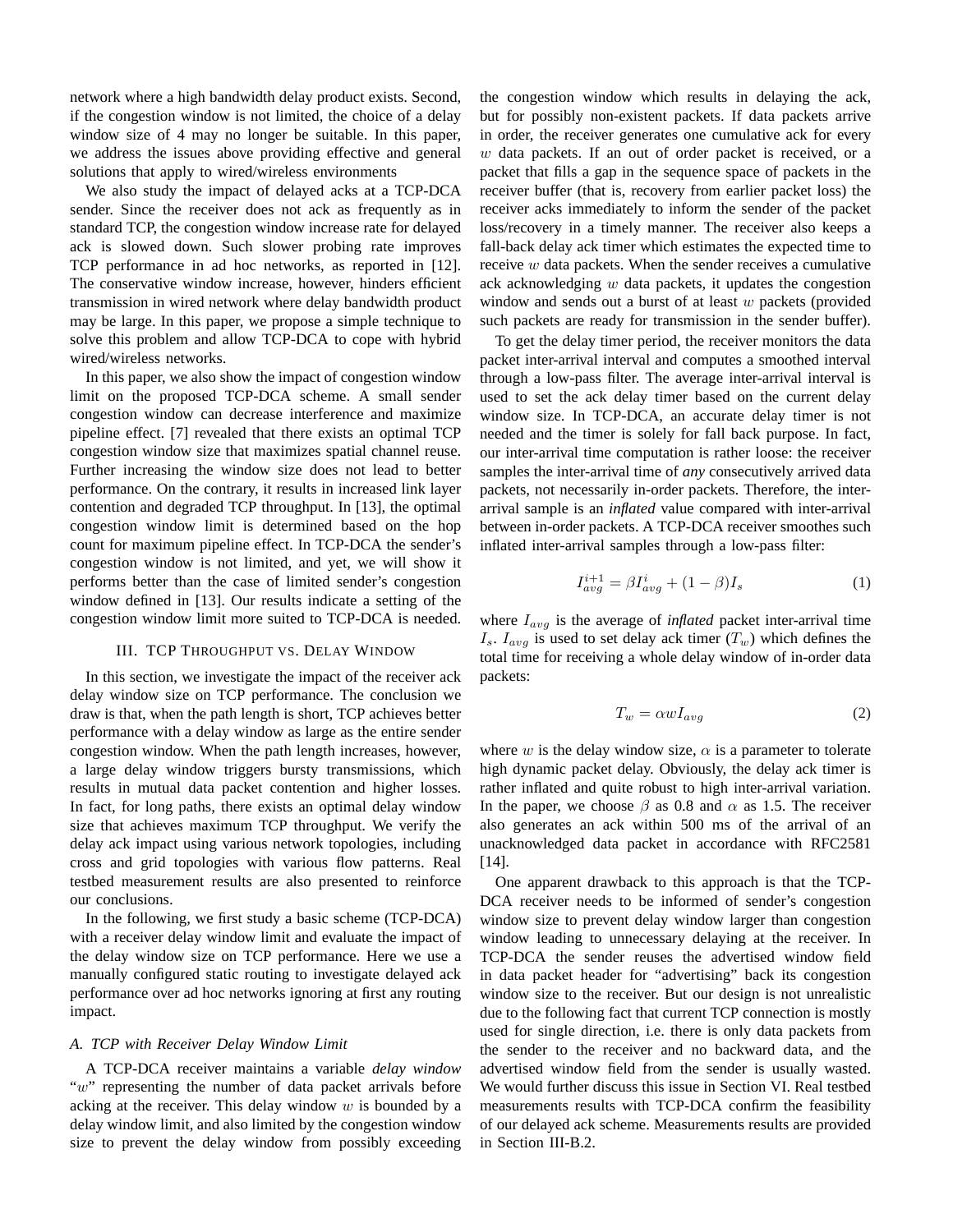

Fig. 1. Chain Topology. The solid-line circle denotes a node's valid transmission range. The dotted-line circle denotes a node's interference range. Node 4's transmission will interfere with node 1's transmissions to node 2.

#### *B. Chain Topology*

We used the chain topology in Ns2 [15] simulation. An example is shown in Fig.1. The TCP connection is sourced at the first node (node 1) and packets travel over the chain to the end node (node 6). The interference range is 550m and transmission range is 250m. We place the nodes at 200m intervals, so nodes that are 4 hops away can transmit simultaneously without interference. Notice that a node that is 3 hops away is a "hidden node". IEEE 802.11 is the underlying MAC. Data rate on the wireless channel is 2Mbps and one simulation run lasts 300 seconds. Each data point represents an averaged of 5 simulation runs with different random seeds. The packet size is 1000 bytes and TCP NewReno is used.

*1) Single TCP Flow:* TCP performance over wireless multihop inevitably depends on the path length (hop count). The longer the path is, the lower the throughput would be. We present TCP throughput as a function of delay window limits on chain topologies of variable lengths in Fig.2. Fig.2(a) shows that when a sender and a receiver are within 3 hops, TCP-DCA gets steady performance gain by increasing the delay window size up to the entire congestion window size. For the one hop case, the graph demonstrates a steady throughput increase when the delay window increases from 1 to the whole congestion window at where the delay window limit is set to a very large number. Compared with the throughput of standard TCP (with delay window at 1), the fastest throughput increase can be seen when the delay window is small, say less than 5. The increasing trend becomes slower for delay windows larger than 5 and the throughput approaches the limit when the delay window reaches the congestion window size  $(CW)$ . Fig.2(a) indicates that delaying acks at the receiver up to the sender window size improves TCP throughput for the one hop case. The same trend is observed when the path length is 2 and 3. The reason for this performance gain is that 802.11 MAC provides collision free packet transmissions in such short path length. Since the interference range is larger than 2 times the transmission range, when the sender and receiver are within 2 hops, every node along the path can sense all other nodes transmissions. In this case, no hidden nodes exist and thus no packet loss occurs. When the hop length is 3, the TCP receiver is the only node hidden from the TCP sender. If the receiver acks only after receiving all packets in a congestion window, no data packet can be interfered. Therefore, there is no data packet loss due to interference on a path less than or equal to 3 hops. TCP gets steady throughput gain by increasing the size of the receiver delay window until the maximal performance gain is achieved when the receiver acks after receiving all packets in a congestion window. We observe that TCP-DCA attains up to 25% throughput gain relative to standard TCP.

Since the interference range is larger than the transmission range, RTS/CTS cannot completely solve the hidden/exposed terminal problem. As the chain becomes longer, packet collision is unavoidable. For example, node 1 and node 4 are interfering nodes in Fig.1 and simultaneous packet transmissions on them will be interfered. Though MAC has a retransmission mechanism to recover lost packets, it cannot recover such lost packet in the presence of severe interference. The hidden terminal potentially results in packet loss and this problem becomes more severe for longer paths because a packet has more chances to be interfered with. Moreover, the sender immediately sends a burst of packets upon receiving a cumulative ack, these packets can interfere with each other. We will show that packet loss probability increases as the size of the packet burst increases in Section IV. And the packet burst size is directly related with the receiver delay window since the size of a burst is at least equal to the size of the delay window. When the packet loss becomes high, the TCP throughput gain from delaying an ack is lost due to the increased transmission burst size and its higher loss probability. Fig.2(b) shows this tradeoff of TCP-DCA performance gain with delay window size for paths larger than 3 hops. When the hop count is 4 or 5, we observe unsuccessful packet transmissions caused by interference in our simulation. However, since a TCP sender is able to recover packet loss rapidly due to the small RTT, TCP-DCA maintains performance gain by delaying ack for more data packets. For paths longer than 5 hops, TCP achieves throughput gain when the delay window size is small, but for large delay window size, delaying ack cannot maintain throughput gain because of excessive burst data packet losses. Further, now that RTT is larger, TCP spends more time detecting packet loss and recovering lost packets by entering fast retransmit/recovery in which only one packet is recovered per RTT, and thus more TCP throughput degradation. Therefore, for long paths with large delay window, large delay window is not preferred.

We also show TCP-DCA performance over a very long path  $h \ge 10$  in Fig.2(c). Here, TCP only gets performance gain for small delay window size. For large delay window size, TCP even gets lower throughput than standard TCP.

*2) Real Testbed Verification:* We investigate the effectiveness of our TCP-DCA in an actual ad-hoc network testbed. Our testbed consists of six Dell Pentium III, 650/500Mhz processor equipped with Orinoco 802.11b PCMICA cards with channel rate of 2Mbps. The laptops run Mandrake Linux distribution 7 with kernel version 2.4.3. Linux PCMCIA package version 3.2.0 and Orinoco wavelan2-cs driver are used for 802.11b devices and the devices are set to ad-hoc mode. The topology of the testbed is a chain and the route is statically configured. There is one source laptop and one selected destination laptop among other 5 laptops depending on the number of hops in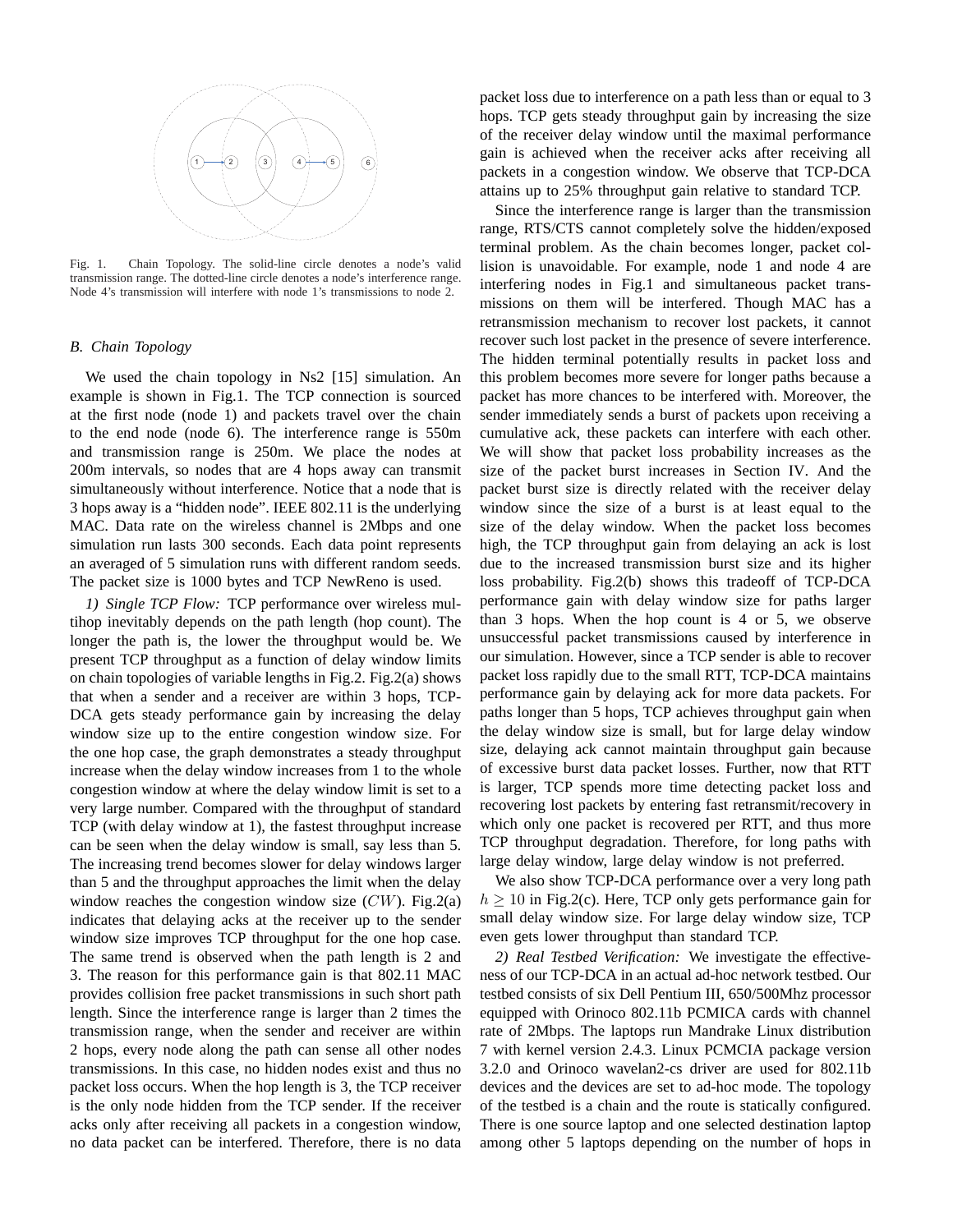

Fig. 2. TCP Throughput vs. Delay Window on Chain Topology

our experiments. We use "Iperf" to generate FTP traffic with packet size of 1000 bytes. From the experiment results shown in Fig.3, we confirm that the TCP throughput vs. receiver delay window follows the same trends as in the simulation results shown in Fig.1.

Fig.4 compares TCP-DCA throughput for 1 hop and 5 hops paths from simulation and actual testbed, when delay window limit is equal to 1 and congestion window respectively. We note that the average difference between the testbed TCP throughput and the simulated results is below 10%. Such difference is mainly caused by parameter setting in the testbed measurements. In our testbed experiments, RTS/CTS control packets are adopted to provide carrier sensing for unicast data packets to overcome the hidden terminal problem if the packet size is above the minimum threshold 256 bytes. However, the size of TCP ack packet (40 bytes) is below the minimum RTS/CTS threshold in linux settings so that no RTS/CTS handshake is performed when transmitting acks in testbed experiments. Compared with simulation results where RTS/CTS is always performed no matter what the packet size is, such "zero" MAC overhead in the measurements has two impacts on the performance results: 1)TCP-DCA throughput in testbed experiments is slightly higher than simulated results (in Fig.2) for small delay window, as shown in Fig.3 when delay window is 1; 2) the throughput gain derived from TCP-DCA in the measurements is lower than the corresponding results in the simulations because of the lack of RTS/CTS reduction for acks in experiments, as shown in Fig.4. The lessons learned from the testbed measurements and simulations have greatly enriched our understanding of the cross layer interdependence and will undoubtedly contribute to more efficient designs in the future.

## *C. More Complex Topologies and Flow Patterns*

We expand our study to scenarios of more complex topologies and flow patterns, including cross and grid topologies. We keep the same simulation parameters as before.

For all cases, we observe the similar results to what is described above, i.e. TCP does not always benefit from an unlimited delaying of acks. There exists an optimal receiver delay window at which TCP achieves its best performance. The following provides a short summary of results with more



Fig. 3. Real Testbed Measurement



Fig. 4. Simulation vs. Experiment

flows and various topologies. We also show our TCP-DCA performance over random topologies with multiple flows in Section V-C.

*1) Multiple TCP Flows:* Fig.5 exhibits result for 5 concurrent TCP flows on a chain topology with hop count varying from 3 to 7. It shows similar results to Fig.2: TCP throughput gets maximal improvement by delaying acks up to the entire congestion window for short paths. For longer paths, the throughput increases with the increase of delay window until the maximum throughput is reached at a certain delay window size. After the peak point, TCP throughput gracefully degrades with larger delay window sizes.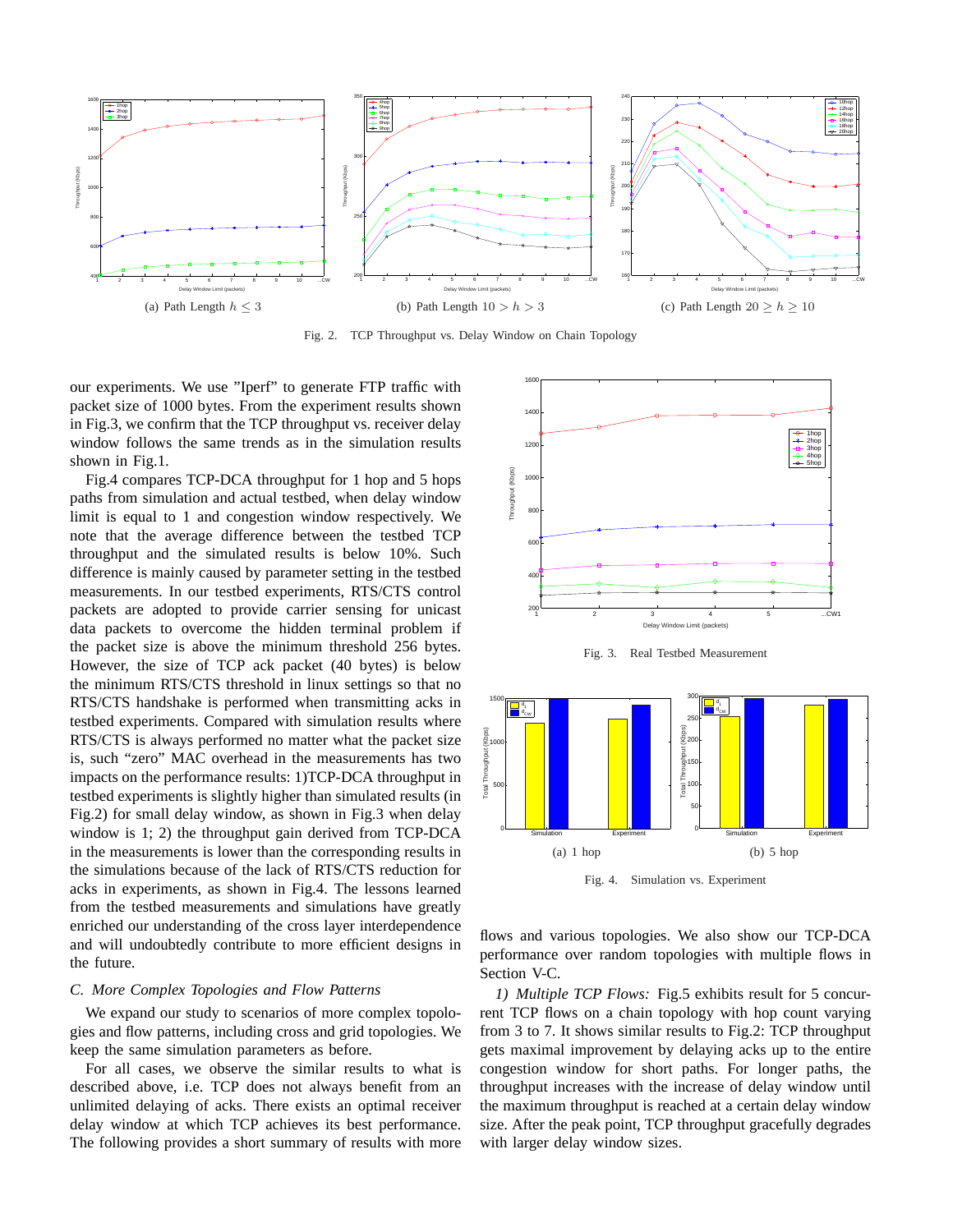

Fig. 5. TCP Throughput vs. Delay Window on Chain Topology (5 flows)



Fig. 6. More Complex Topologies. Left: cross topology with 9 nodes. 200 meter distance between two adjacent nodes. 2 TCP flows in each direction. Right: 5x5 grid topology, 200 meter distance between horizontal and vertical adjacent nodes.

*2) Cross and Grid Topology:* Fig.7 shows examples of cross and grid topologies in which each TCP flow traverses a 4 hop path. We actually vary the path length to study its impact. The results are presented in Fig.7. Similar trends to those found in chain topologies are observed. We also ran extensive simulations on cross and grid topologies with multiple overlapped flows instead of one flow. The results, not included here due to space constraints, confirm the same trends discussed above.

To summarize, both simulation and testbed experiments show that TCP with delayed ack can enhance throughput



Fig. 7. TCP Throughput vs. Delay Window on Complex Topologies

performance. When the path length is short, TCP achieves optimal throughput by delaying acks as much as possible, up to entire sender congestion window. On the other hand, when the path becomes longer, a large delay window hinders effective transmission and deteriorates TCP throughput gradually. We show that there exists a certain delay window size, at which TCP achieves optimal throughput performance. Based on this observation, we analytically study packet losses triggered by delayed acks in a worst case scenario. We will discuss our proposed mechanisms to determine appropriate delay window sizes in the next section.

# IV. TCP WITH ADAPTIVE DELAYED CUMULATIVE ACK (TCP-DCA)

In this section we analyze the packet loss probabilities associated with bursty traffic triggered by delayed ack and study the optimal delay window size for given topologies. TCP-DCA with adaptive delayed window is proposed according to the underlying path information to optimize TCP performance. The impact from different routing protocols on TCP with delayed ack is also discussed.

## *A. Packet Burst Transportation over 802.11 MAC*

In what follows we study the effectiveness of burst transportation over 802.11 MAC. In what follows we study the effectiveness of burst transportation over 802.11 MAC. In TCP-DCA, the sender emits a burst of packets after receiving a cumulative ack, therefore, the efficiency of such bursts transport has direct impact on TCP performance. For short paths, since the 802.11 MAC can guarantee packet transmission without collision, no packet loss occurs no matter what the burst size is. Therefore, TCP throughput reaches the peak when delay window is at maximum size (congestion window size). However, when paths are longer, collisions occur. In a long path, the packets sent at the beginning of the burst will potentially interfere with the packets at the rear of the burst. Thus, the rear packets have higher loss probability and the loss probability becomes higher with the increase of the burst size and path length. When interference is so severe that 802.11 MAC cannot recover packet losses even after the maximum number of retransmissions, such packets will be discarded. For example, 802.11b typically tries a maximum of 7 RTS retransmissions. In the following we analyze packet loss probabilities for a packet burst and derive the optimal burst size which maximizes the probability of successful delivery of an entire burst. Then, the optimal delay window is set equal to the optimal burst size in order to maximize TCP-DCA throughput gain.

In the following we focus on packet loss due to mutual interference among data packets belonging to the same flow. We derive a worst-case bound on the probability of successful delivery of a whole burst and determine the optimal burst size. Although we only give a worst case analysis, the analytic results are still well matched by simulation results for the window size range of interest . In our analysis we do not take the interference from other flows into account, however, our analysis is a worst-case case study and can tolerate more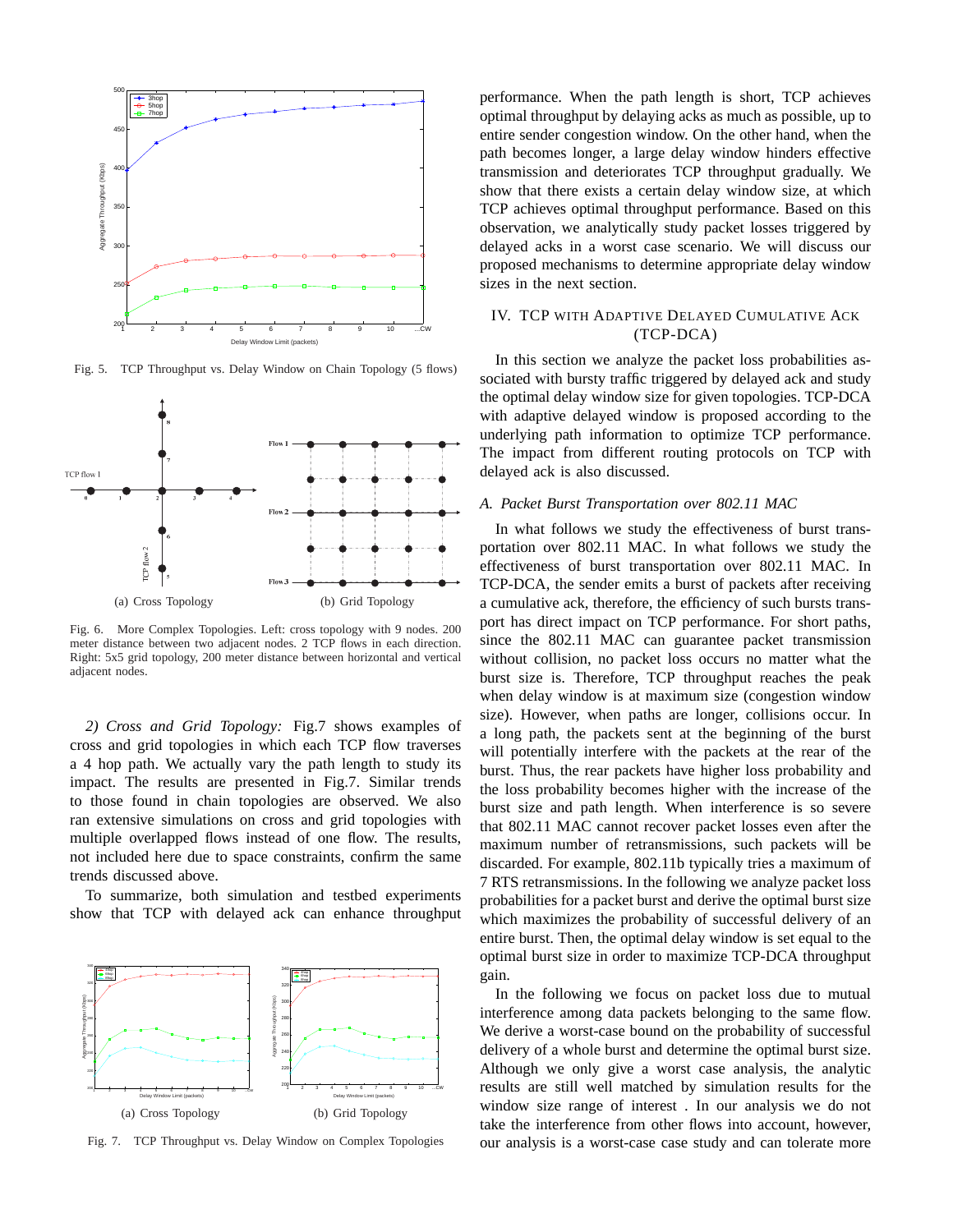packet loss in the presence of interference from other flows. This is verified by simulation. A complete study of burst transportation and packet loss probability on various topology and multiflow is beyond the scope of this paper and is left for future research. For an initial study, please refer to the technical report [16].

Consider packet losses caused by interference among data packets of a burst. For example, in Fig.1, if node 1 is transmitting to node 2 and node 4 is transmitting to node 5 simultaneously, the packet from node 4 is rarely interfered by a transmission from node 1, while the packet from node 1 has high probability of being interfered with. The reason is that node 2 and node 4 can interfere with each other. Packet reception at node 2 will be interfered by node 4 if node 4 is transmitting data packet. Since a data packet is usually much larger than RTS/CTS/ACK in the MAC layer, the packet interference probability at node 2 is significant. On the other hand, the interference at node 4 can happen only when node 4 is receiving CTS/ACK and node 2 is transmitting CTS/ACK, since RTS/CTS/ACK packets are small (at most 20 bytes, i.e. less than 2% of data size). The packet loss probability at node 4 is negligible. With the MAC retransmission mechanism, node 4 can ensure successful packet transmission, but node 2 has high probability of being interfered by transmissions from node 4. Even with MAC retransmissions of collided packets, successful packet transmission probability on node 1 depends on the link-layer queue size at node 4. Because node 4 has little interference, the transmissions from node 4 usually capture the channel while node 1 is in back-off phase induced by heavy interference. In this example, the flow direction is from node 1 to node 6, thus we can safely say that a packet in a burst can only be interfered with by packets previously sent, and not interfered by the packets sent afterwards in the same burst.

We include the above observations in our model. Generally, the interference experienced at a node depends on the queue size at the interfering(hidden) nodes when interfering nodes capture the medium until they empty their queues. If the queue size at interfering nodes is large, the loss probability for an interfered packet waiting to be transmitted is high. In the worst case, an interfered packet needs to wait for all packets at the interfering nodes to leave before successful transmission, i.e. a packet could be interfered with by "all" packets sent previously in a burst and wait for those packets to leave the interfering(hidden) nodes. In terms of a burst, the  $n$ -th packet in a burst needs to wait for  $n - 1$  packet transmission times before successful transmission.

Now let's look at the specific MAC layer back-off mechanism since it determines the time of the eventual successful transmission after recovering from interference. In 802.11b, RTS/CTS help reserve the channel for a packet transmission. If a node successfully receives CTS after RTS transmission, the channel is clearly reserved for data transmission and thus the collision on data transmissions is rare compared with collision on RTS transmissions. In the following, we only consider RTS collisions and the back-off time during RTS retransmissions. If a node cannot transmit a packet after 7 RTS retransmissions, the packet will be lost. We study the



Fig. 8. Maximal Back-off Distribution

802.11b back-off mechanism during retransmissions and use it to determine the optimal burst size. When a node senses the channel busy, it enters the back-off mode by selecting a back-off time uniformly distributed over the range  $[0, CW 1] \times SLOT$ , where CW varies between  $CW_{min} = 32$  and  $CW_{max} = 1024$ , the value of SLOT is 20  $\mu$ s. CW doubles each time when a collision is detected, up to  $CW_{max}$ . CW is set back to  $CW_{min}$  after a successful transmission.

If a packet is not successfully transmitted after 7 retransmissions, it will be dropped at MAC layer. We proceed to get the total back-off time distribution for 8 transmissions (first transmission plus 7 retransmissions) and derive the success probability for a whole burst. Let  $i$  be the number of retransmissions, and let  $r_i$  be the discrete random variable uniformly distributed over [0,  $CW_i - 1$ ],  $CW_0 = 32$ ,  $CW_{i+1} = 2CW_i$ and  $CWi \leq 1024$ .

The distribution for  $r_i$ :

$$
P(r_i = T) = \frac{1}{CW_i} \qquad T \in [0, CW_i - 1] \times SLOT \tag{3}
$$

Z-transform for  $r_i$ :

$$
G_i(z) = \sum_{n=0}^{CW_i - 1} \frac{1}{CW_i} z^n
$$
 (4)

The distribution for  $P(\sum_{i=0}^{7} r_i = T)$  is the convolution of these 8 random variables and can be derived from their Zthese 8 random variables and can be derived from their z-<br>transform product. Let  $s = \sum_{i=0}^{7} r_i$ , we plot the distribution for  $s$  in Fig.8.

We proceed to get the loss probability of a packet in the worst case; that is when a packet is interfered by all previous packets in the same burst. If the burst size is  $w$ , in the worst case, the total back-off time of the  $n$ -th packet ought to be larger than the transmission time of  $n - 1$  packets. Here we assume that packets previously sent in the same burst only interfere with this packet once during the packet transmission event on one node. Thus the successful packet transmission probability is at least  $P(s > (n-1)T_x)$ , where  $T_x$  is the packet transmission time. In our simulations, packet size is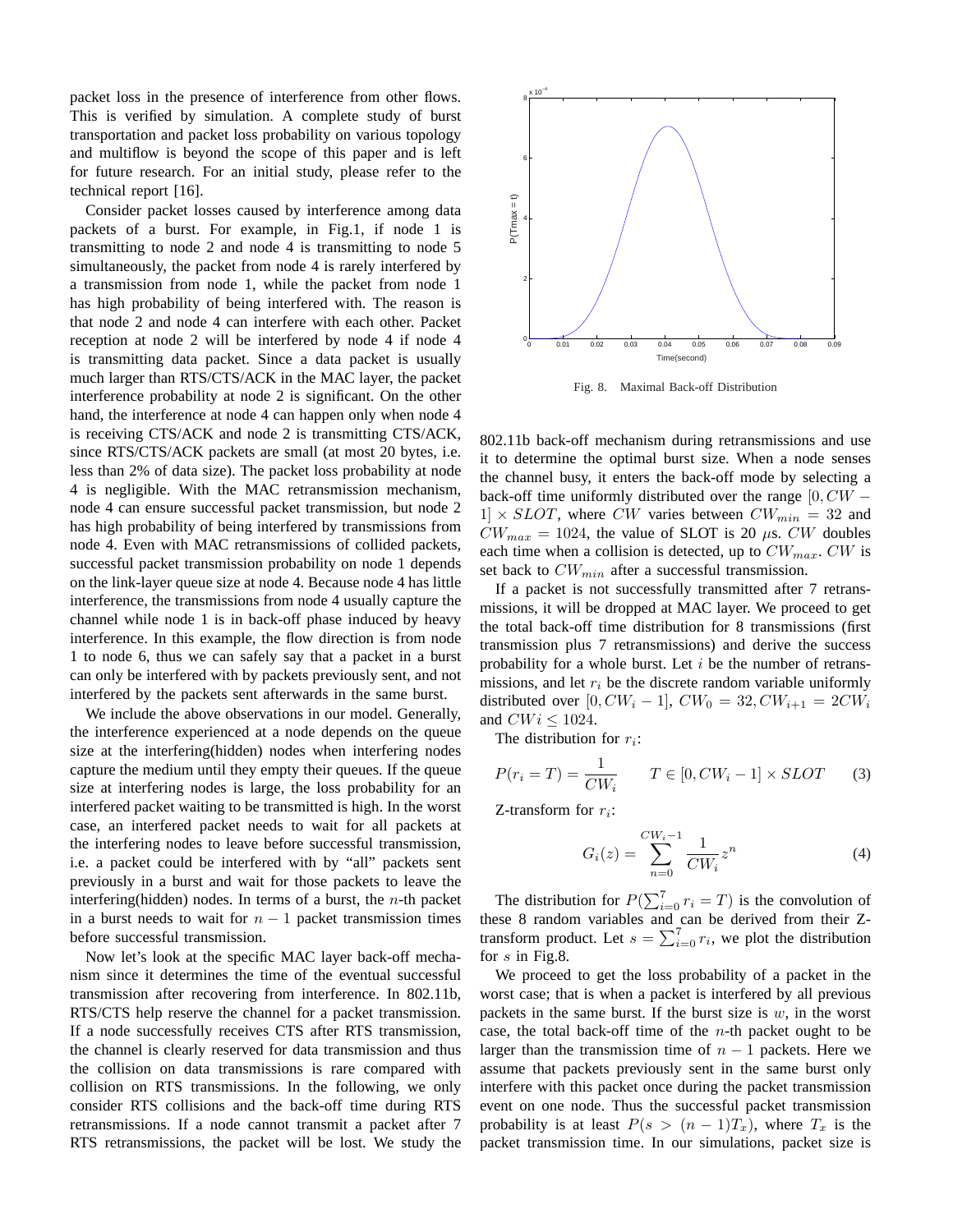

Fig. 9. Successful  $n$ -th Packet Transmission Probability in Worst Case



Fig. 10. Successful Burst Transmission Probability in Worst Case

set to 1000 bytes and capacity is 2Mbps, and thus  $T_x = 4$ ms without considering MAC overhead.

Let  $f(n) = P(s > (n-1)T_x)$  represent the successful nth packet transmission probability in a burst. We plot  $f(n)$ vs.  $n$  in Fig.9. Intuitively, as  $n$  increases, the packet reception success probability decreases, and it decreases in an exponential fashion because of more interference from increased burst size.

If a burst size is  $w$ , the successful probability for the entire burst at a node in the worst case is:

$$
P(w) = \prod_{n=1}^{w-1} f(n)
$$
 (5)

Fig.10 plots  $P(w)$  vs. w. We see that when the burst size is small  $(< 3)$ , the whole burst has 100 percent successful transmission probability. The successful probability begins to decrease exponentially when burst size is beyond 3.

If the path has  $h$  hops, the successful delivery probability is the product of successful transmission probability of all possible interfering nodes in the chain topology. The number of all possible interfering nodes in a chain is  $h-3$  as depicted in Fig.1. In the worst case scenario, every packet will be

interfered with by all the other previously sent packets in the same burst at *every* interfering nodes. Let  $P(w, h)$  denote the successful burst delivery probability along a  $h$  hop path:

$$
P(w,h) = P(w)^{h-3}
$$
\n<sup>(6)</sup>

We plot  $P(w, h)$  in Fig.11. Note the same trend as in Fig.10. When burst size is small and less than 4, the whole burst can go through the path without packet loss. The packet loss probability in a burst increases when burst size increases, and successful burst delivery probability decreases exponentially. Moreover, the longer the path, the lower the successful burst delivery probability.

To verify the above analytic results, we run simulations of sending a burst of packets from the sender to the receiver with different path length. For all simulation results, the analytic result did provide a lower bound for the packet loss rate. Interestingly the gap between analytic model and simulation is very small when the burst size is not more than 5, and it becomes large for burst size greater than 5. Fig.12 shows an example of burst success probability on a 5 hop route. In Fig.12, we note that the analytic model can predict packet loss fairly accurately for small delay window. However, the analytic result becomes loose for large delay window. For other path lengths, the results are similar. As we will discuss later, the receiver ack delay window in TCP-DCA never grows beyond 5 for paths longer than 3 hops, and thus the bound obtained is accurate for the range of delay window size of interest.

Now let's look at previous TCP-DCA results in Fig.2(a)- Fig.2(b). A TCP-DCA sender transmits a burst of packets after it gets a cumulative ack. For short paths up to 3 hops, no data packet loss occurs, and TCP-DCA performance gets steady increase with the increase of the delay window up to the entire congestion window. For longer hop count path, from the above analysis, a delay window size of 3 is always a good choice since no packet loss occurs regardless of path length. A larger delay window would cause a larger burst size and make packet loss more likely, thus potentially has a negative effect on TCP performance. On the other hand, a larger delay window would bring more performance gain by generating less ack packets. If TCP could recover fast enough from packet loss, TCP performance would not be significantly affected by larger delay windows. This tradeoff is clearly shown in Fig.2(b) where a delay window slightly larger than 3 still gets performance gain for a moderately long path  $h = 4, ..., 9$ . For instance, for the 5 hop path, when the delay window is not greater than 6, the successful burst delivery probability is larger than 90% (as shown in Fig.11). TCP-DCA still gets throughput gain from delaying acks. Nevertheless, for delay windows larger than 6, TCP-DCA gets less throughput gain. A large delay window causes large burst and more packet loss. Since TCP-DCA is a TCP clone which employ fast retranmit/recovery to recover lost packets one by one, TCP-DCA cannot efficiently recover packet loss. Therefore, when path is long, small delay window is preferred for best TCP performance. For the very long paths ( $h > 10$ ) shown in Fig.2(c), minimum packet loss in a burst is desired. From our analytic model, burst size 3 guarantees burst transport reliability, and this is confirmed in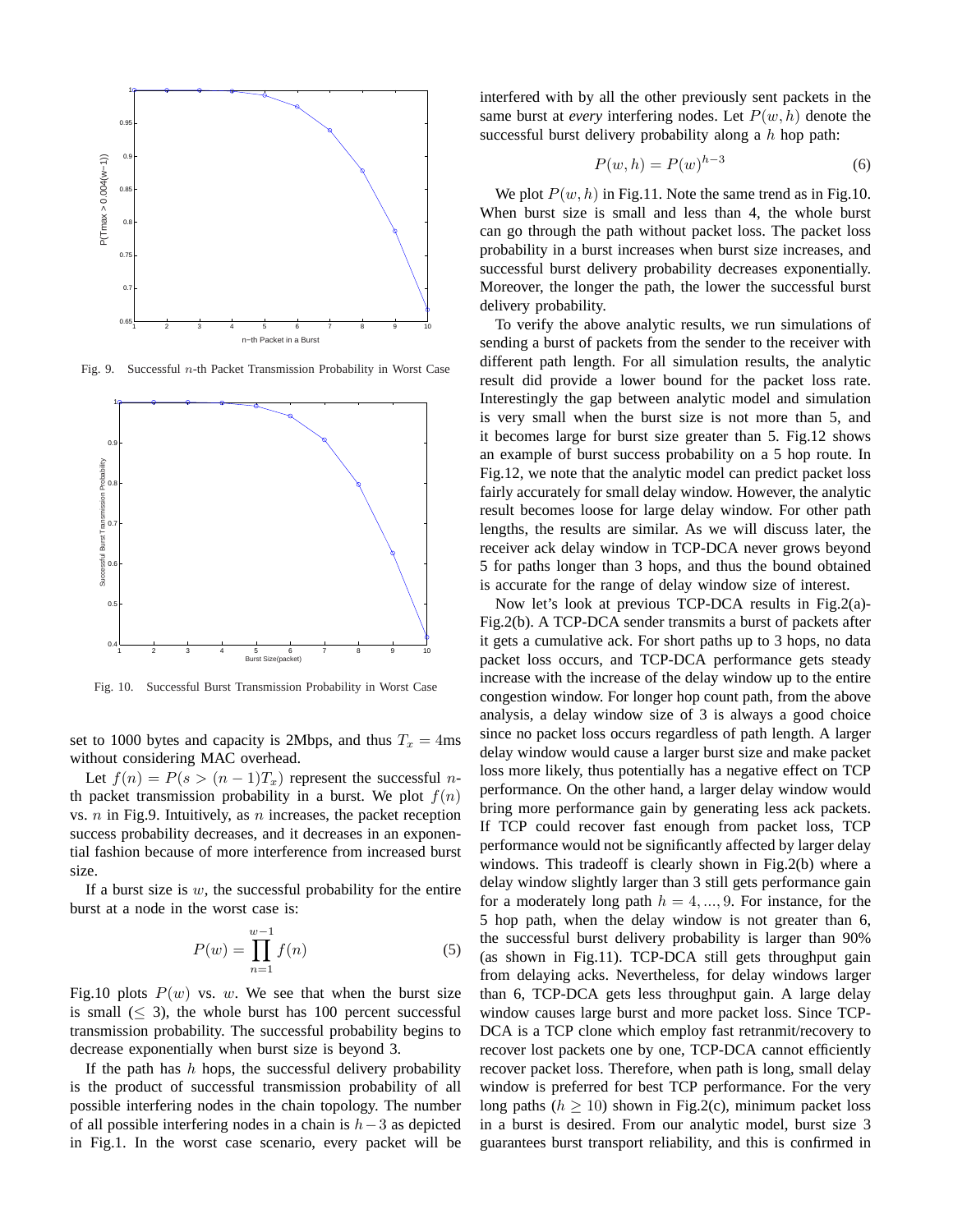

Fig. 11. Successful Burst Delivery Probability in Worst Case



Fig. 12. Successful Burst Delivery Probability in Worst Case (5 hop)

Fig.2(c) where TCP-DCA gets optimal throughput for delay window of 3 over such long paths.

### *B. Routing Impact on Delayed Acks*

In ad hoc networks, routing schemes have great impact on TCP performance [3]. In what follows we study the performance of TCP with delayed ack running over AODV and GPSR and assuming a chain topology. For short paths with 3 hops, no data packet collision occurs, so there is no routing impact on TCP-DCA performance. TCP-DCA results on these two routings are the same as those on static routing in this case. For paths longer than 3 hops, we show TCP-DCA results in Fig.13. These results are similar to results on static routing, however, some minor differences exist and primarily come from different routing implementations. In GPSR, when packet transmission failure occurs, GPSR drops the packet since it does not rediscover the old path (only one path is available in the chain topoloy). Thus TCP-DCA performance on GPSR is similar to that on static routing. AODV gets better performance when the delay window is slightly larger than that in static routing. The reason is that AODV implements a local repair scheme in which a packet to be lost at MAC layer can be salvaged by another route discovery at intermediate nodes.



TABLE I DELAY WINDOW AT TCP-DCA RECEIVER

| Path Length (h) | Delay Window Limit |
|-----------------|--------------------|
| $h \leq 3$      | Congestion Window  |
| $3 < h \leq 9$  |                    |
| $h \geq 10$     |                    |

With local repair, the reliability of burst transport in AODV is improved. However, the performance gain with the delay window size greater than those defined in Table I is marginal.

Here we have studied the routing impact on TCP with delayed ack when nodes are static, in Section V-C we further discuss the case of mobile nodes.

#### *C. TCP-DCA with Adaptive Delayed Ack*

Up to now we have presented the relationship between packet burst size and delay window size, and the tradeoff between TCP throughput and delay window size on different path lengths. When delay window is not large, TCP keeps performance gain by generating fewer acks. When the delay window increases, the reliability of burst transportation deteriorates on long paths. When packet loss becomes so high that TCP-DCA cannot recover lost packets fast enough, TCP-DCA throughput is degraded. Inspired by this observation, we dynamically select the delay window size in TCP-DCA based on the hop count of a TCP connection. For a short path  $(h \leq 3)$ , TCP-DCA could delay ack for a whole congestion window to get best performance; for a long path  $(h > 10)$ , a small delay window, say 3, is preferred; and for path lengths falling between these two extremes, delay window slightly larger than 3, say 4 or 5 is a good choice. TCP-DCA receiver could get the path length information from the TTL field in TCP packet header or from the routing layer. Table I lists the delay window size applied in TCP-DCA according to the path length.

## *D. Ack Loss*

In standard TCP, more acks are generated than TCP-DCA. Due to the cumulative property of the ack, one ack successfully received at the TCP sender can makes up for all the preceding lost acks. Thus, the ack loss in standard TCP is not serious. However, the number of acks in TCP-DCA is much less than standard TCP, and thus an ack loss has more negative impact on TCP-DCA performance. In order to be robust to ack loss,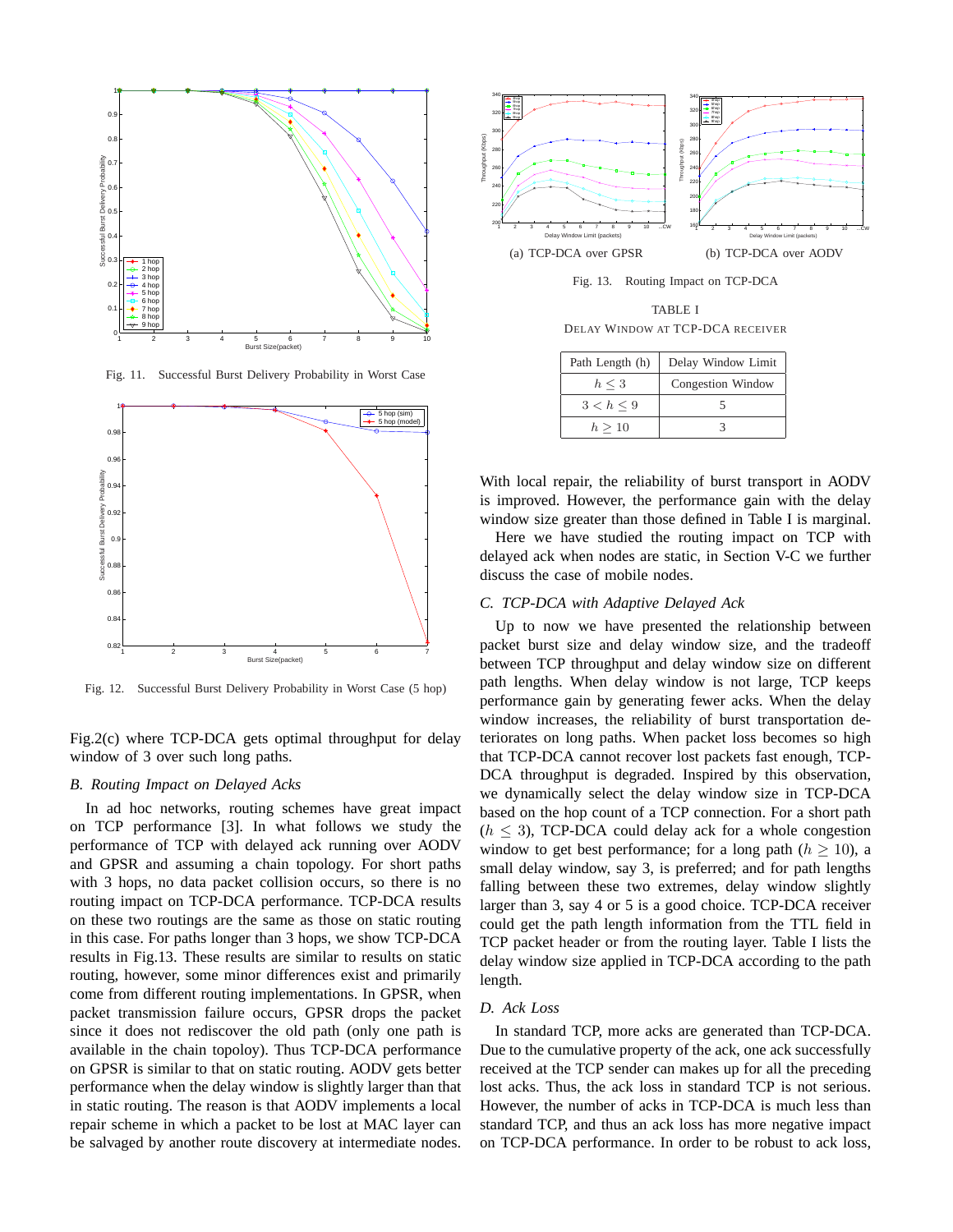a retransmission timer at the receiver is adopted to retransmit a cumulative ack if necessary.

A challenge here is to estimate RTT at the receiver which is needed for setting the ack retransmission timeouts. If TCP includes two-way data, the receiver can get the accurate RTT measurement since the sender acks the data immediately. If TCP only has one-way data, RTT measurement at the receiver may not be straightforward. If the TCP timestamp option is used, the receiver could use it to estimate RTT, though such an estimate may be inflated if the sender does not send data packets immediately after receiving an ack [17]. However, in TCP-DCA, the ack retransmission timer is only a coarse timer for predicting when to retransmit acks, an accurate RTT measurement is not required and thus an inflated RTT can be tolerated.

The receiver computes the ack retransmission time based on this RTT measurement. We use the following formula to calculate the retransmission timer period:

$$
SRTT_{k+1}^r = \frac{7}{8} SRTT_k^r + \frac{1}{8} RTT_{k+1}^r
$$
  
\n
$$
RTT_{k+1}^{var} = \frac{3}{4} RTT_k^{var} + \frac{1}{4} |RTT_{k+1}^r - SRTT_{k+1}^r|
$$
  
\n
$$
RTO_{k+1}^r = SRTO_{k+1}^r + 4 \times RTT_{k+1}^{var}
$$

Where  $RTT^r$  is the RTT estimation at the receiver,  $SRTT^r$ is the smoothed RTT.  $RTT_{var}$  and  $RTO<sup>r</sup>$  are RTT variance and retransmission timer period at the receiver. The minimum value of the retransmission timer period is set to 1 second. This ack retransmission timer is started after sending an ack to act as a fallback timer for the ack loss event, and is canceled after receiving an data packet to let delay timer act as a fall back timer.

Note that all previous results were not obtained with ack retransmission . This is due to two facts: first, the results with and without ack retransmission are almost the same for static networks. Mostly because the ack loss is rare and the ack retransmission timer period is large, i.e. at least 1 second. Second, without the ack retransmission timer, it is easy to see the primary impact of the delay window on TCP performance. In the following simulations, the ack retransmission timer is enabled.

## V. PERFORMANCE EVALUATION

This section presents the TCP-DCA performance over MANET and hybrid networks. First, we show TCP-DCA performance on static multihop wireless networks and compare it with TCP-DAA in [2]. Second, we demonstrate TCP-DCA performance on mobile ad hoc network, and discuss the different routing scheme impact on TCP-DCA performance. Last, we propose an end-to-end delay based scheme to further improve TCP-DCA in hybrid wired/wireless networks.

#### *A. Comparison with TCP-DAA*

In this section, we compare our TCP-DCA with TCP-DAA in [2] which is an interesting extension of [1]. The major differences between TCP-DAA and TCP-DCA are shown in Table II.

TABLE II DESIGN DIFFERENCE

|          | <b>TCP-DAA</b>                                                                                                                      | TCP-DCA                                                     |
|----------|-------------------------------------------------------------------------------------------------------------------------------------|-------------------------------------------------------------|
| Sender   | Duplicate acks threshold to<br>trigger retransmission is 2; CW<br>upper limit is 4; Retransmis-<br>sion timer is increased fivefold | Puts CW into advertised<br>window field in packet<br>header |
| Receiver | Delay window is adaptive from<br>2 and 4 based on loss event                                                                        | Delay window is adaptive<br>on the path length              |

We compare the performance of TCP-DCA with that of TCP-DAA [2]. The simulations include chain and grid topology as in [2]. The delay window in TCP-DCA is configured in Table I. Each result is the average of 5 simulation runs.

In Fig.14 we compare TCP-DAA to TCP-DCA in the chain topology with different hop count and number of concurrent flows. Although TCP-DCA is designed without congestion window limit, we show TCP-DCA with congestion window limit at 4, named TCP-DCA-CWL, for fair comparison with TCP-DAA. Fig.14 shows that TCP-DCA provides better performance than TCP-DAA in such chain topologies, except for the cases of 2 connections on 5 and 7 hop path. Overall, TCP-DCA can get improvement up to 15% over TCP-DAA, and 30% over standard TCP. Interestingly, the TCP-DCA does not perform worse than TCP-DCA-CWL, and even shows better performance in Fig.14(a)-Fig.14(b). It indicates that congestion window limit of 4 is not a good choice for TCP-DCA. The optimal congestion window limit needs further investigation for TCP with delayed ack.

We also give results for the grid topology in [2] to compare TCP-DCA with TCP-DAA. This grid topology is shown in Fig.15(a) and we only show the case with 6 flows running on the grid. The case with 3 flows has similar result, but is not provided here due to space limitation. The performance of TCP-DCA and TCP-DAA is presented in Fig.15(b). We compare TCP-DAA to TCP-DCA with and without congestion window limit equal to 4. When the congestion window size is limited by 4, the performance of TCP-DCA is similar to that of TCP-DAA, and neither scheme provides significant improvement over standard TCP. When the congestion window is not limited, TCP-DCA achieves better performance than TCP-DAA and standard TCP.

From simulations in Fig.14 and Fig.15(b), we show that TCP-DCA outperforms in most cases. Furthermore, we will demonstrate that TCP-DCA can achieve much better performance than TCP-DAA in wired/wireless networks.

#### *B. Hybrid (Wired and Wireless) Network Performance*

As wireless networks emerge, it becomes common to communicate across wireless networks to an end node in the wired network. For example, in the real life, one needs to connect a mobile device (e.g. laptop) to the Internet to download files from a remote server, and may also need to upload files from mobiles to the Internet. Improving TCP performance over such network scenarios is important for the efficiency of applications using TCP.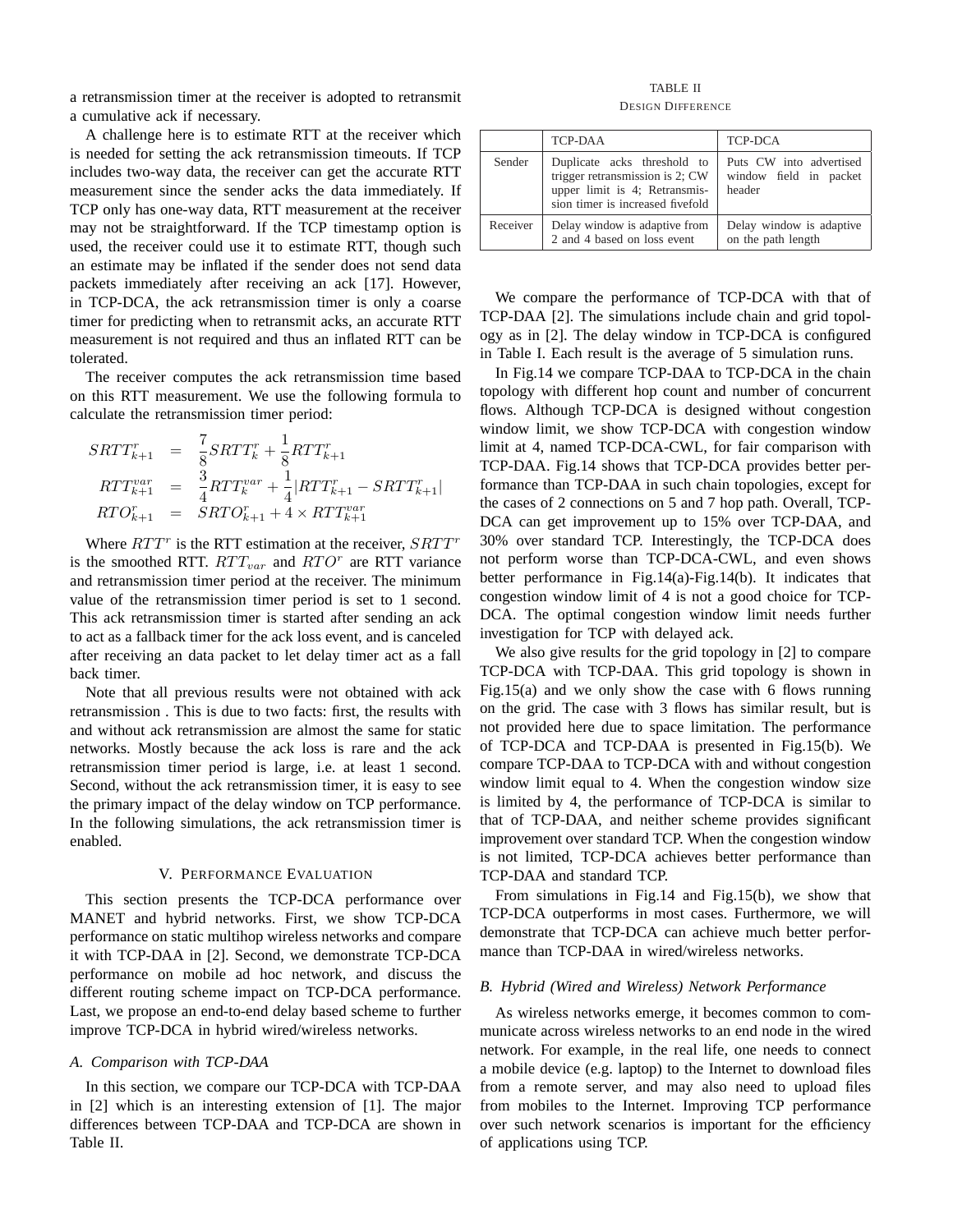

Fig. 14. Aggregate Throughput for Chain Topology



Fig. 15. Performance Comparison on Grid Topology

In this section we study TCP-DCA in the wired and wireless ad hoc environment. Since wired network has abundant bandwidth, it demands a much larger congestion window than the pure ad hoc network for effective TCP performance. In current TCP implementation, TCP sender increases the congestion window based only on the number of acks received while not taking into account the acknowledged data covered in the acks. Therefore, using delayed ack could potentially cause slow congestion window increase and thus hurt TCP performance. The pure adaptive delay window based on the hop count appears not suitable for this scenario because the congestion window increase rate is too slow. Although slow increase for congestion window is helpful for improving TCP performance in ad hoc networks as shown in our previous results and reported in [12], it is not desirable for wired network. In RFC3465 [18] Mark proposed to increase the congestion window based on the number of bytes acknowledged by the arriving acks rather than based on the number of acknowledgments that arrive at the sender in RFC2581 [14]. However, this approach also causes large bursts if the delay window is large. In a nutshell, an appropriate delay window limit needs to be investigated in this scenario.

Because TCP-DCA delays ack packets more than standard TCP, the congestion window increase in TCP-DCA is slower than standard TCP, particularly when large propagation delay is encountered in the wired part. To combat the inefficiency of TCP-DCA in this scenario, we propose the following



Fig. 16. Hybrid Wired/Wireless Topology

approach: if minimum RTT is small, the congestion window can increase rapidly even with delayed ack, thus the receiver can adjust the delay window based on the hop count as before; otherwise, the receiver limits the delay window to a small value. Recalling that large end-to-end delay also prevents TCP from fast packet loss detection/recovery, therefore this scheme also helps in TCP recovery from packet loss. In our simulation, TCP-DCA receiver sets the delay window limit to 5 when minimum RTT is beyond 80ms. Although the RTT measurement at the receiver is potentially inflated as discussed in Section IV-D, such inflation does not cause any significant problem since only the minimum RTT is needed, and generally can be estimated accurately at the receiver.

Note that this end-to-end delay based scheme is compatible with hop based scheme, and it can also work independently. The minimum RTT on a 10 hop wireless path is about 80ms. A TCP receiver could set the delay window purely according to the end-to-end delay: when end-to-end delay is large, a small delay window limit is used, otherwise a large delay window limit is used.

In Fig.16 we show a TCP connection from a wired network to a wireless network with up to 2 wireless hops. The one-way propagation delay on the wired link is 50ms. The performance of TCP-DCA, TCP-DAA and standard TCP are shown in Fig.17. Since TCP-DAA limits the congestion window, the performance of TCP-DAA is much inferior to that of standard TCP or TCP-DCA. TCP-DCA provides better performance, about 20% throughput gain over standard TCP for both cases of 1 and 2 hop counts.

## *C. Mobile Ad Hoc Network*

We have demonstrated that delayed ack improves TCP performance in a static network, now we show that it can improve TCP performance in a mobile network as well.

In Fig.18 we show the performance of standard TCP with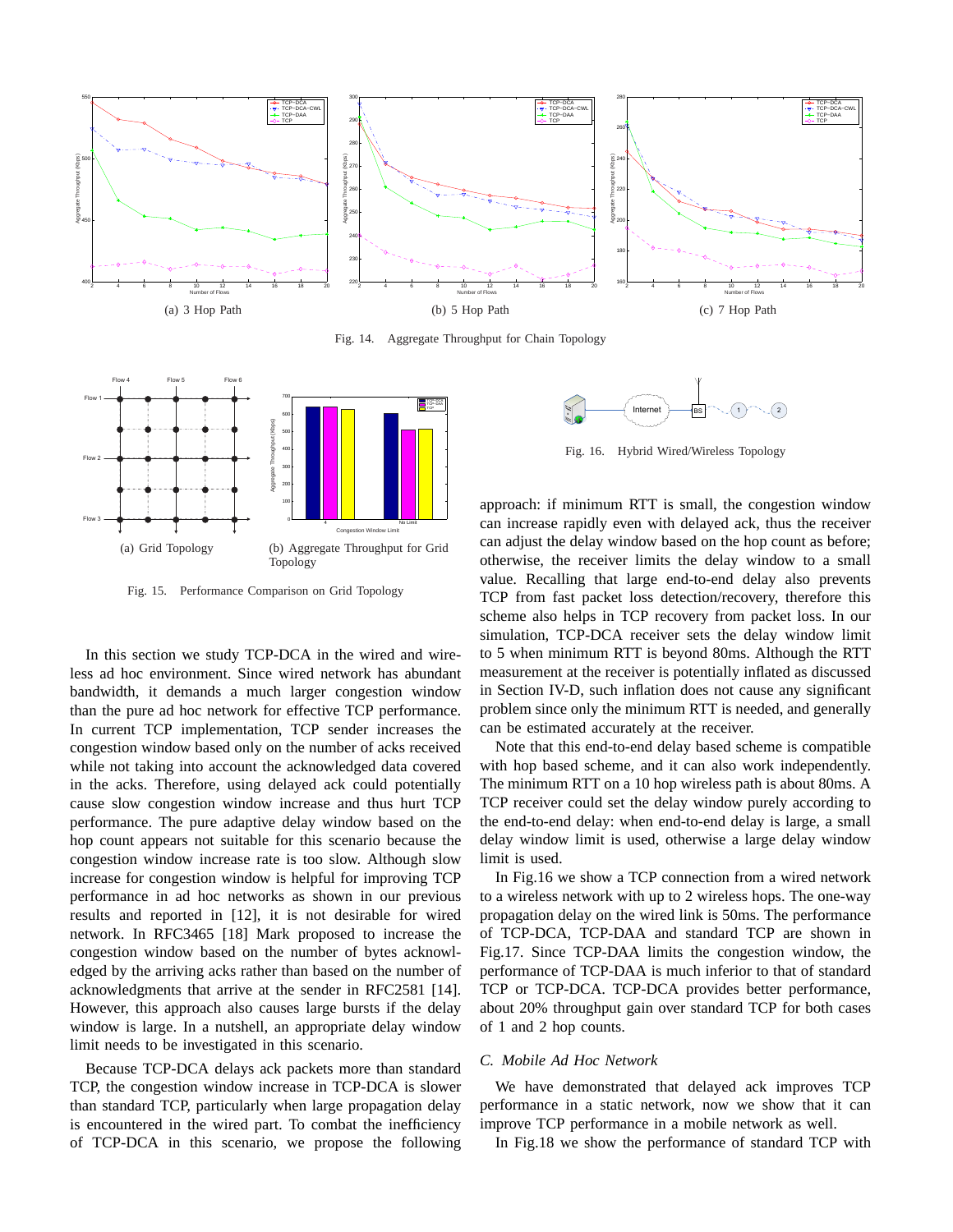

Fig. 17. Wired and Wireless Performance

and without delayed ack running over the routing schemes: AODV, DSR, and GPSR. The experiment consists of 40 nodes randomly placed within a  $1000m \times 1000m$  area and nodes move within this area. Each node moves with the same speed without pause and the speed ranges from 0m/s to 20m/s to study low to very high mobility. The Random Waypoint model is used. Notice that setting the speed to 0m/s also represents a random static topology. All results displayed are calculated as the average of five runs with the same traffic models, but with different randomly generated mobility scenarios. Since the mobility scenarios are different at different speed, we only compare TCP-DCA with standard TCP at each individual speed where they run on the same mobility scenarios. For fairness, identical mobility and traffic scenarios are used across protocols.

From Fig.18 we make two observations. First, the ack retransmission timer discussed in Section IV-D does not have much impact on TCP-DCA running over AODV and GPSR, while it has more impact on TCP-DCA running over DSR. The retransmitted acks help DSR in kicking out stale route information and improving TCP performance. The second observation is that the delayed cumulative ack contributes to remarkable performance gain over standard TCP, regardless of what routing is used. For one TCP flow in Fig.18(a), TCP-DCA can provide at least 20% performance gain across all routing protocols. For five TCP flows in Fig.18(b), TCP-DCA provides similar noticeable throughput improvement except TCP-DCA over AODV which produces a smaller improvement.

Another interesting result is that TCP over GPSR performs generally better than TCP over AODV and DSR. When node moves fast, DSR cannot adapt to the fast changing routes because of its aggressive use of route cache, thus standard TCP over DSR has very low throughput [19]. AODV shows better performance in high mobility, but the performance is not as good as GPSR. GPSR has advantages in mobile network because nodes only keep geo-locations for their neighbors, and supports end-to-end communication pattern without explicit route establishment. Therefore TCP performance on GPSR is not much affected by mobility. The disadvantage of Georouting is that it needs GPS and Geo-location service. For more details, please refer to [6], [20], [21]. An ad hoc routing which does not require Geo-location service, but maintains Geo-routing property is highly desired, and it is one of our future research goals.

# VI. FUTURE WORK AND DISCUSSION

Delayed ack inevitably triggers burst transportation at the sender. The burstiness increases the packet loss and potentially hurts TCP performance. To reduce the burstiness, strategies to limit burstiness could be applied. For example, in [22], congestion window increase is limited by at most 2 packets for each delayed ack. However, the problem is more tricky in the wireless network because of low wireless bandwidth and pipeline effect. How to find a good limited burst size is a task for future investigation. Another possible approach to decrease burstiness is to use rate control at the sender. Certainly rate control could relax medium contention and decrease packet loss [23].

In general, the advertised window field in TCP packet header is not used by the sender since TCP connections are predominantly half duplex. We propose in TCP-DCA to let the sender reuse the advertised window field for "advertising back" its congestion window size to the receiver. An alternative solution is to imbed the congestion window size in an option field of the packet header.

In this paper we have focused on how to reduce MAC layer interference between data and ack packets, via optimal delayed ack policy. We do not, however, address packet losses due to lossy physical channel. In the future, we plan to further investigate the lossy channel issue. We believe that TCP performance can be further improved by combining TCP-DCA with schemes that effectively combat packet losses due to error-prone physical channel, such as TCP-Westwood [24] and ELFN (Explicit Link Failure Notification) [8].

We have studied on TCP performance with delayed ack over 802.11b MAC with fixed channel rate and fixed data packet size. It is possible to extend our work to other MAC protocols, and with varying rates and packet sizes. The TCP receiver could dynamically choose a suitable delay window according to underlying MAC protocol, data rate and packet size to maximally improve TCP performance. This would be our future work on the cross-layer design in wireless networks.

Furthermore, TCP-DCA is mainly a receiver-side modification, it can be combined with sender side modifications to achieve better performance, such as a setting of new congestion window limit suitable for TCP-DCA. It is also achievable to be integrated with other mechanisms [7], [8], [9], [10] to improve TCP performance in wireless networks.

#### VII. CONCLUSION

TCP, a dominant reliable transport protocol in wired networks, is a highly competive candidate for providing reliable data transport in wireless and wired/wireless networks. This paper systematically examines the relationship of TCP performance to delayed ack via analysis, and simulation and